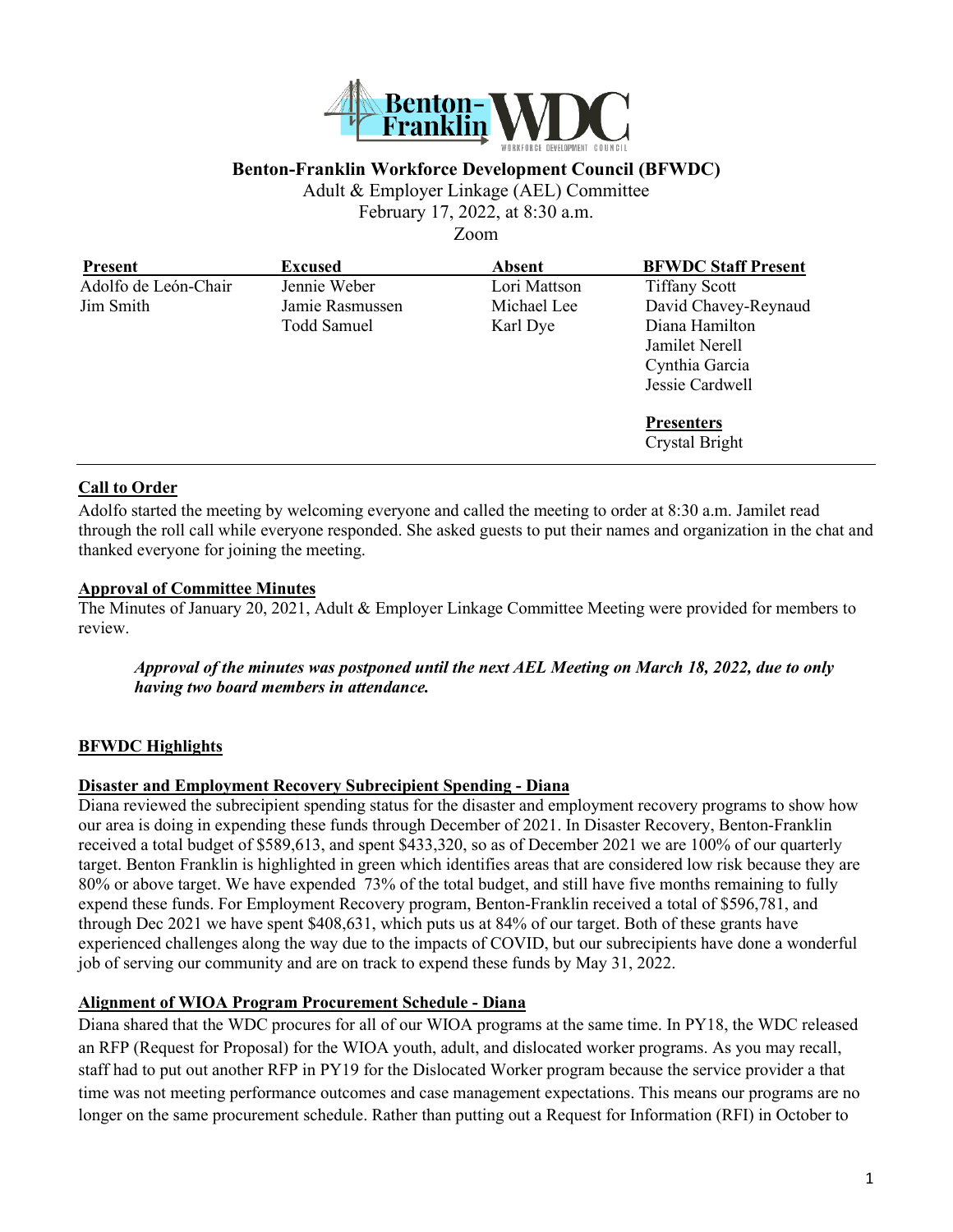determine service provider interest, as discussed during the June executive meeting, staff would like to propose to the board to procure all WIOA formula programs in February of 2023. This will get the WIOA formula programs on the same procurement schedule. As a reminder, there are no WIOA regulations that establish a timeframe for boards to procure WIOA contracts. This request was presented to the youth committee yesterday, and they are on board with our procurement schedule proposal. Diana stated that while we are not asking for a formal vote, we are aking if AEL committee members support our efforts to procure WIOA programs in Feb 2023 to get them on the same procurement schedule.

*It was determined that members present supported the request, but not enough board members were in attendance to go forward. Diana will present this request at the next AEL Meeting and add the motion to extend WIOA program services provider an additional year to the agenda.*

#### **Adult, Dislocated Worker, Rapid Response, Disaster & Employment Annual Monitoring – Diana**

WDC staff are preparing for our local annual monitoring. We conduct a comprehensive file review of eligibility, services, outcomes, support services, case notes, data element validation, and entries into the state management information system. Our best practice is to conduct quarterly monitoring reviews of our subrecipient and issue a CQI worksheet that identifies the areas of concern and questioned costs that need to be addressed. This quarter, we are reviewing a total of 16 participant files. There will be two in disaster recovery, one in employment recovery, six in adult, and seven in the dislocated worker programs. Once we've completed our review, we will issue the final annual monitoring report to our subrecipients and provide a monitoring summary to our board members.

### **Economic Security for All (EcSA) - Jamilet**

Jamilet shared that the state will start their first week of monitoring on May 16<sup>th</sup> virtually; the second week, they will be on-site, and their third week will be virtual monitoring focusing on Data Element Validation. To prepare for that, the BFWDC is now conducting our local annual monitoring, which we do quarterly, but during the third quarter, we monitor the final set of files to complete the annual review. Once the results are issued to our subrecipients, they have 30 calendar days to respond. Next, we combine all of those responses and finalize them with an annual monitoring report that will be issued to our subrecipient and shared with the board.

The BFWDC staff will attend the monitoring tool review session held by the state monitoring team. WDC's across the state will have the opportunity to provide feedback on the monitoring tool that will be utilized in this year's monitoring. It is important for us to see what tools are being drafted for our monitoring. Jamilet shared that she will be discussing some of the tool's elements as she needs clarification to ensure we are in compliance; our subrecipient will also be allowed to provide feedback. The state is hoping to finalize this monitoring tool by the end of February and will be using that monitoring tool here at the BFWDC later in May.

Adolfo asked about EcSA performance from the Performance Summary and how it stacked up to other areas. Jamilet provided feedback by saying in some categories, we are similar to other areas, and in some categories, we are doing better in comparison to the 4 EcSA pilot programs.

### **Community Development Block Grant (CDBG) - Jamilet**

The Community Development Block Grant (CDBG), is funded by the Washington Department of Commerce, has developed a monitoring tool that is now available to the WDCs. However, we are still waiting on our monitoring schedule; the BFWDC will more likely be notified in June or July. The monitoring will be conducted at the BFWDC level only; they may ask for supporting documentation regarding the tracking of expenditures and see the the way that we conduct business administratively and programmatically. However, locally we are monitoring every month through the reviews of the monthly reporting submitted by our subrecipient. We follow the guidance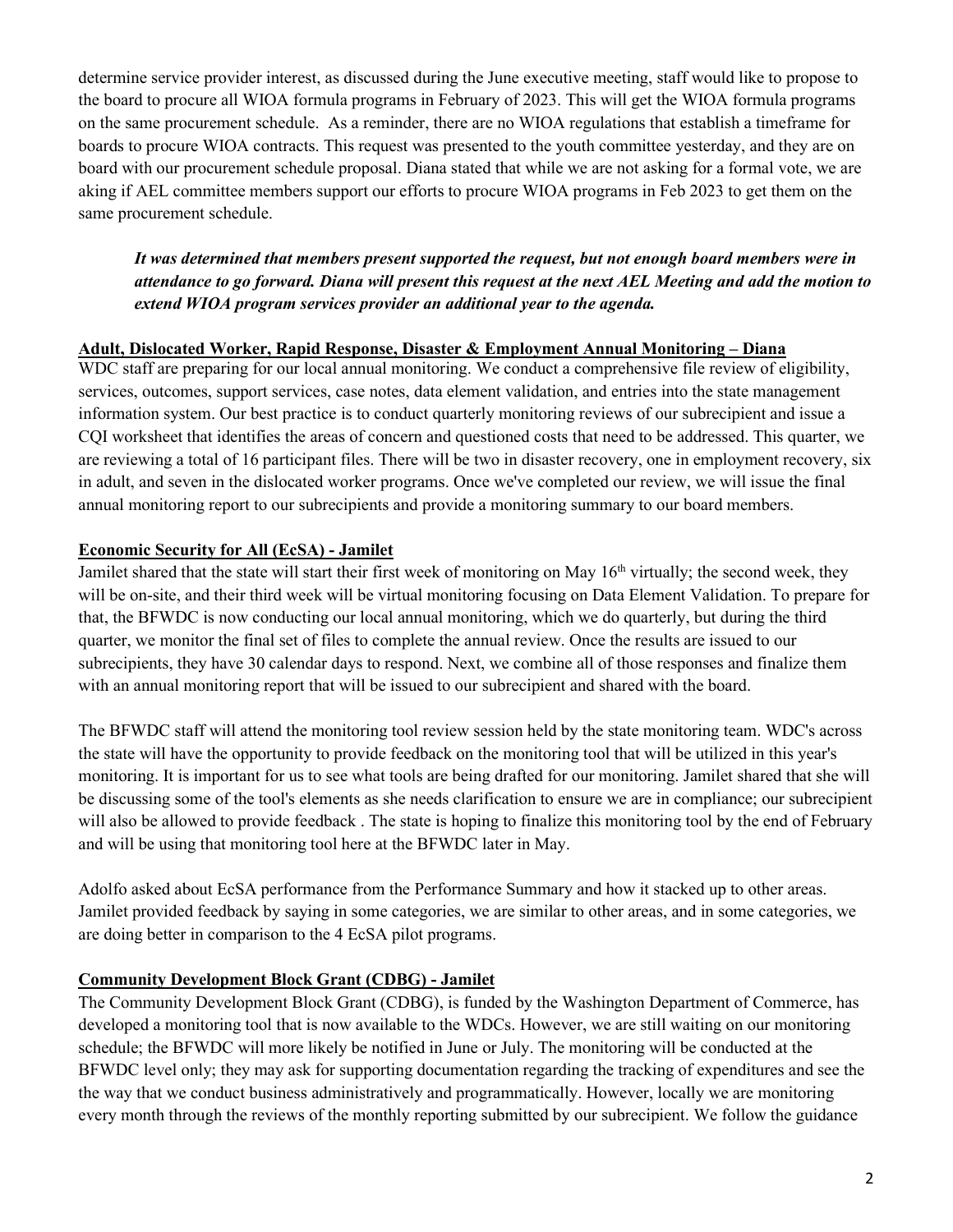on tracking programmatic, administrative, and fiscal elements as guided by Commerce. This monitoring will not be a challenge for us; it will be a learning opportunity.

Jamilet also shared the great local outcomes of CDBG. Today, we have five placements out of 12. There are more coming our way in February in March. Outcomes for community members impacted are released quarterly, so you will not see a number there until April 2022. We are exceeding expectations to date.

## **Liaison Report – Diana**

David shared details of the Liaison Report: WorkSource Columbia Basin

- Job seekers and business services are up compared to last month.
- We are seeing UI traffic come into the center. We are up 90% in total staff-assisted job seekers, 351% in staff-assisted services to job seekers, and staff-assisted business services is up 7%.

## TC Futures

• Total youth served is up 33% for the center; it is up 70% for the Out of School Youth program.

WIOA Programs

• We are at 98% of the total served monthly participant target and 87% employed monthly exit target.

David explained a new table on the report that a more accurate snapshot of what is happening locally. Unemployment is down to 4.2% in Benton County and 5.5% in Franklin County, which is lower than comparable times in 2021 and 2020. He shared that he had learned when working in economic development that 4% unemployment is an ideal rate for creating competition in the market and ensuring a healthy economy for the workforce and businesses.

## **WorkSource Columbia Basin (WSCB) Update – Crystal**

Crystal shared some of the highlights from WorkSource, Columbia Basin (WSCB).

- She shared appreciation for the partnership with Employment Security Department and how they share Unemployment information with system partners.
- WSCB is revamping their workshops and outreach methods
- The Business Services Team is planning several hiring events; they are excited about a Hanford hiring even coming up in March. The team is working with the Department of Energy and other Hanford employers, Columbia Basin College, WSU Tri-Cities, Goodwill, and more.
- WSCB launched an eight-week challenge on Facebook to get more engagement from customers.

# **Other Business - All**

Jamilet shared that next month there would be different data on the EcSA narrative to demonstrate the employed outcome deliverable better.

Cynthia Garcia shared that the Youth Committee approved the TC Futures expansion to suite A. The next steps are Executive Committee approval and signing of the lease. They are aiming for a March 1<sup>st</sup> move-in date.

Adolfo de Leon shared that the Department of Social and Health Services (DSHS) hopes to open its offices for full services starting February 28, 2022.

**Next Meeting:** The next Adult & Employer Linkage Committee meeting is scheduled for Thursday, February 17, 2022, at 8:30 a.m. on Zoom.